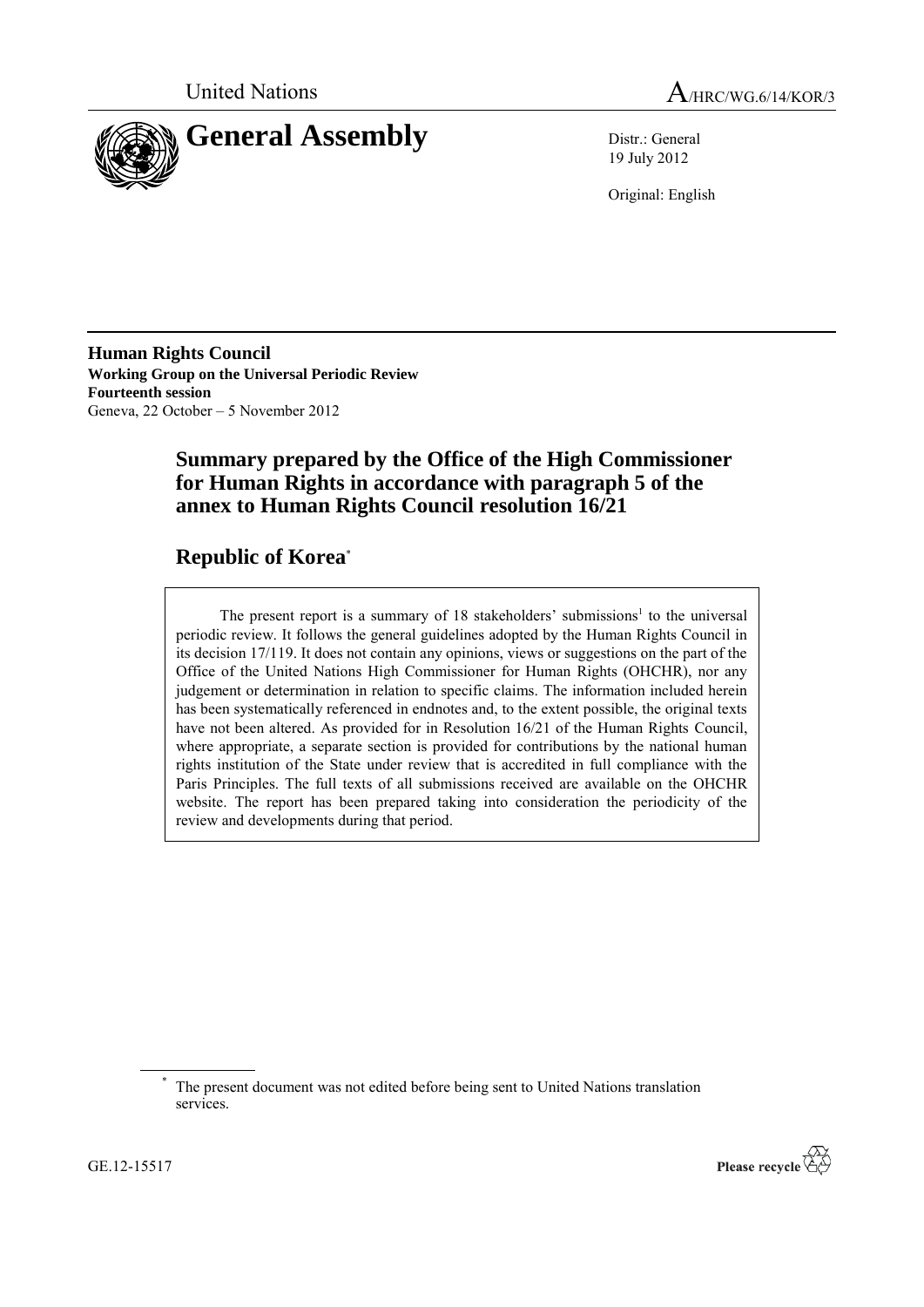# **I. Information provided by the accredited national human rights institution of the State under review in full compliance with the Paris Principles**

## **A. Background and framework**

1. National Human Rights Commission – Republic of Korea (NHRCK) stated that accession to OP-CAT is vital and an effective national mechanism to prevent torture or degrading treatment should be established. $2^2$ 

2. The Government should accede to CPED, reform the law and embrace CPED"s definition of "enforced disappearance".<sup>3</sup>

3. A legislative amendment to reform article 732 of the Commercial Law was not passed. The article reportedly imposed restrictions on the ability of persons with disabilities to get life insurance. The Government should amend the relevant clause accordingly, withdraw its reservation to article 25, paragraph (e) of CRPD and ratify OP-CRPD.<sup>4</sup>

4. Changes to the family registration system in 2008 helped raise the status of women. However, according to article 781 of the Civil Law, a child"s surname generally follows that of the father. Based on this provision, the Government had not withdrawn its reservation to article 16 paragraph  $1(g)$  of CEDAW.<sup>5</sup>

5. The reservation to article 22 of ICCPR remained due to domestic law provisions that prohibited collective action by civil servants and restricted the range of public officials which w capable of joining a labour union. These provisions need to be reviewed.<sup>6</sup>

6. The quality of human rights education courses needs to be enhanced. Enactment of an Act on Human Rights Education and establishment of a Human Rights Education Center are necessary.<sup>7</sup>

## **B. Cooperation with human rights mechanisms**

7. NHRCK recommended that the Government establish a channel for the NHRCK and civil society organizations to participate in the work of the National Human Rights Policy Council on the implementation of recommendations from the UPR and treaty bodies.<sup>8</sup>

## **C. Implementation of international human rights obligations, taking into account applicable international humanitarian law**

8. According to the NHRCK, more efforts should be made to resolve issues of female workers, for the many in low-paid and non-regular positions. Employment protection for women during pregnancy and after childbirth is required.<sup>9</sup>

9. Specific action plans to realize gender mainstreaming need to be developed and education and publicity activities should continue to improve public awareness.<sup>10</sup> In the light of article 1 of CEDAW, NHRCK recommended a law prohibiting indirect as well as direct discrimination.<sup>11</sup>

10. Support for Multicultural Families Act 2008 was not sufficient to protect the rights of, inter alia, single and divorced migrant women. Government should formulate policies on the prevention of discrimination against migrant women workers, violence against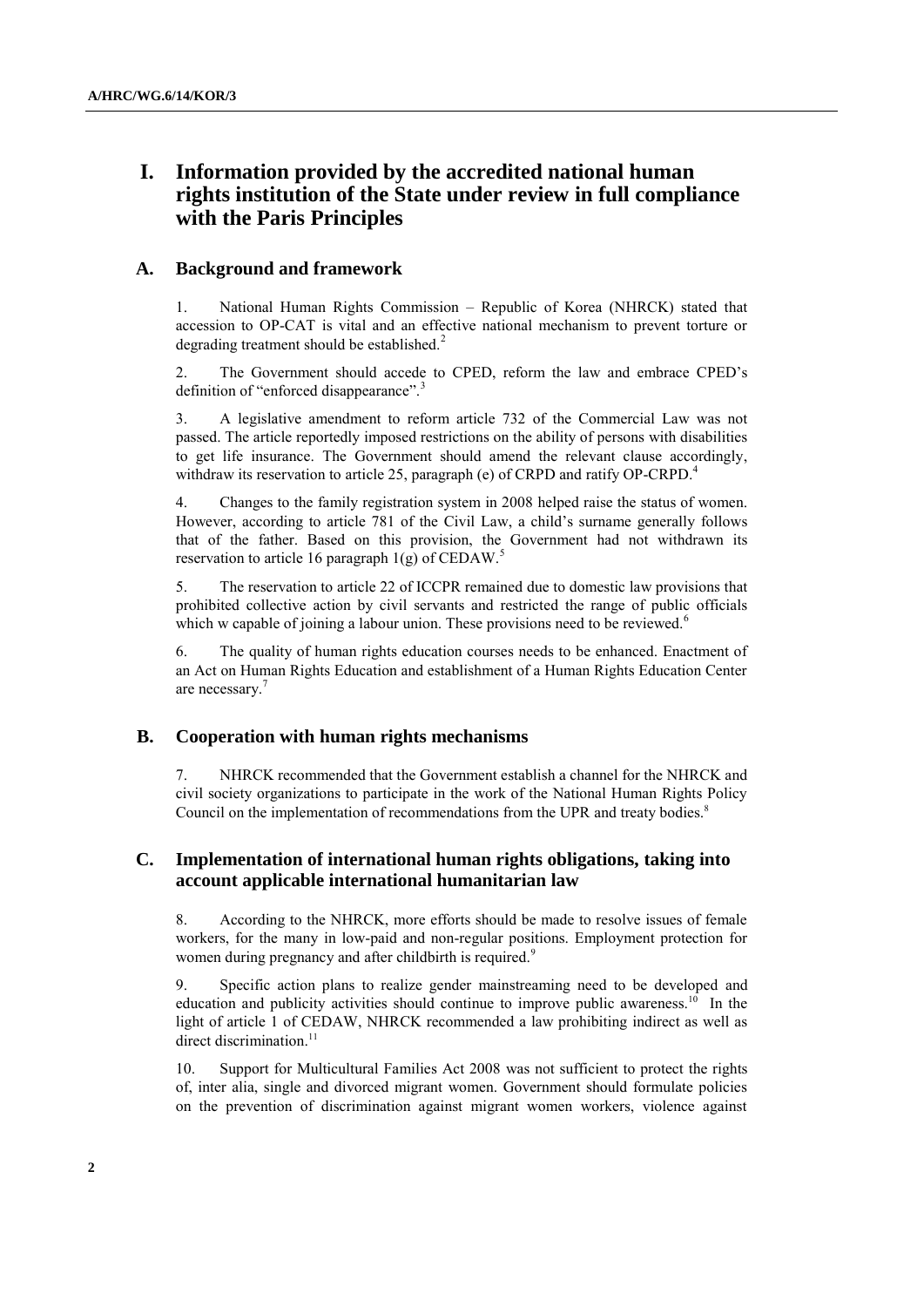migrant women, the promotion of maternity protection, and guarantee the right to education and health of the child.<sup>12</sup>

11. The Government should reinforce the initial immigration procedure and provide more inspections of workplaces where migrant women are in danger of sexual exploitation.<sup>13</sup>

12. The Government should provide migrants with administrative services such as interpretation and counselling and include their voices when formulating a migrant worker policy. Prevention of industrial accidents should be developed and migrant workers" access to remedies ensured. The Government should follow the Human Rights Guidelines for Migrants, suggested by the NHRCK in February 2012.<sup>14</sup>

13. The Constitutional Court, in March 2011, upheld article 92 of the Military Penal Code, which penalizes same-sex sexual activity for the military. The Government should modify relevant regulations to combat discrimination against sexual minorities and promote education and public awareness to ensure the protection of the rights of sexual minorities.<sup>15</sup>

14. Although, the death penalty has not been carried out in the last ten years, a change in the Government's attitude and genuine effort are required to abolish capital punishment.<sup>16</sup>

15. The Government should formulate specific measures to prevent the occurrence of torture by police officers. $17$ 

16. Solutions for child mistreatment, including neglect or psychological abuse are needed. Measures should be taken to improve the reporting rate of child abuse.<sup>18</sup>

Domestic violence or sexual assaults tend to be considered personal affairs and are not openly discussed. There is a need to increase the reporting rate and hire more female investigators. Cases of spousal rape were recognized by inferior courts, but there was an emerging demand to clarify the criminal nature of spousal rape through legislation. NHRCK indicated that the Government should consider repealing the categorization of offences subject to complaint by victims, such as rape without injury and harassment.<sup>19</sup>

18. Regarding the problem of invasion of privacy, the Government should abolish or improve the resident registration number system, per NHRCK's recommendations.<sup>20</sup>

The Government should adopt an alternative service system to replace obligatory military service in order to settle the issue of conscientious objectors.<sup>21</sup>

19. Although the Constitutional Court ruled against the Government"s prohibition of night time outdoor assemblies, relevant legislation had not yet been amended. This requires prompt legislative reform. NHRCK also recommended, inter alia, that the Government relax restrictions on possible venues and the registration system for demonstrations.<sup>22</sup>

20. Prosecution of political offences under the *National Security Act* (NSA) continued, and a debate over restrictions on freedom of expression and academic freedom was still underway. Considering the possibility of human rights violations due to the NSA, the Government should prepare measures including legislative amendments with the aim of preventing abusive application of the law and infringement of human rights.<sup>23</sup> The Government should change its control-oriented policy practices on freedom of expression online towards the promotion of freedom.<sup>24</sup>

21. The Government did not accept the NHRCK"s recommendation to amend or abolish the *Security Observation Act*. NHRCK highlighted the possibility of wrongful application of the Act: as the "risk of second conviction", which is a statutory ground for an observation order under the Act, did not have a clear standard and the assessment of such risk was undertaken by a commission in the Executive Branch.<sup>25</sup>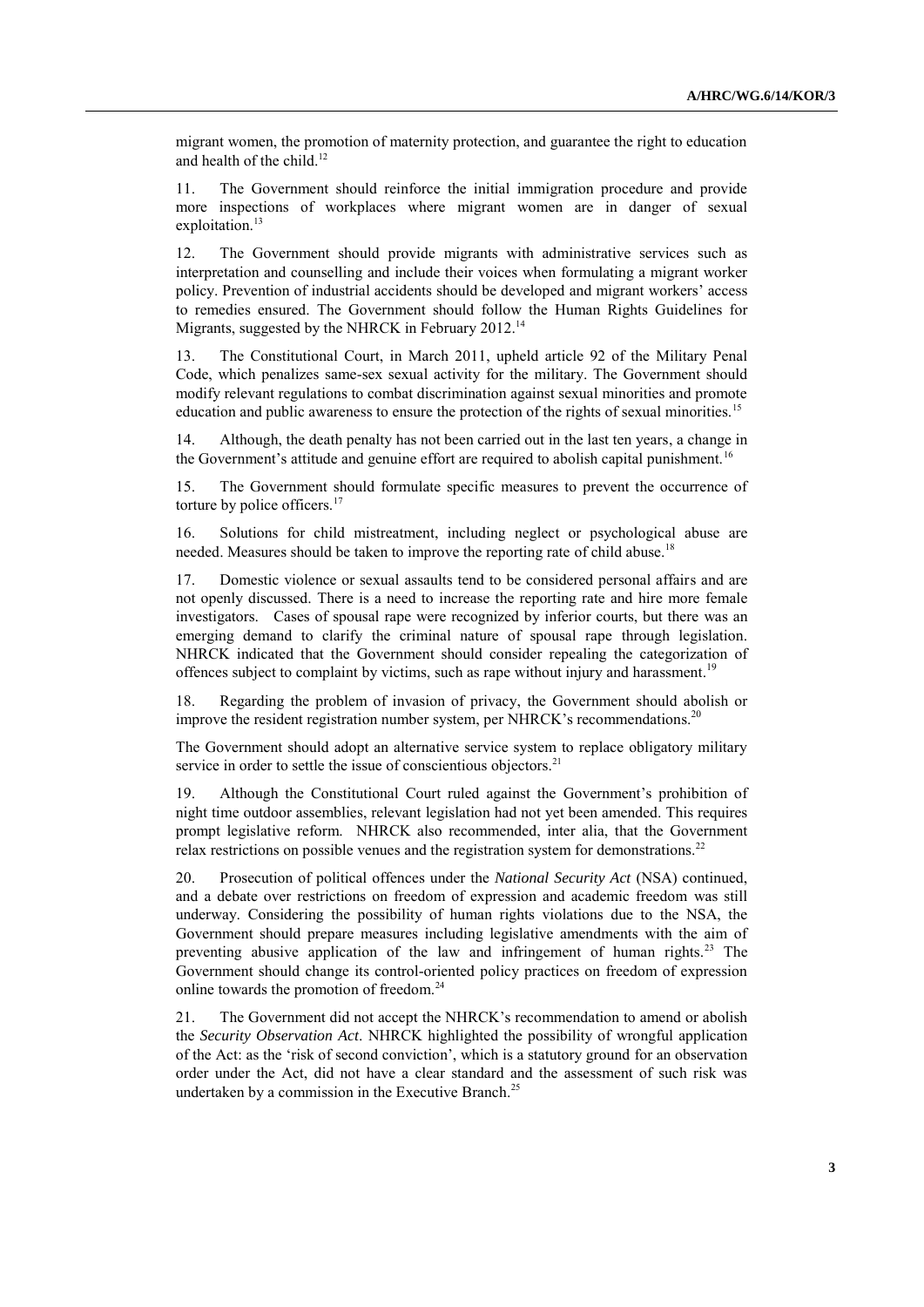22. Emerging issues identified related to, inter alia, rights to social security, organize, collective bargaining and action. The Government should expand protection and support for low-income groups to solve weakening social integration due to intensifying income polarization. Reform of laws and practices is needed to ensure appropriate and stable housing for evicted residents. The gap in quality of education according to economic and geographical status needs to be decreased.<sup>26</sup>

23. Legislative reform is needed to establish a refugee support system in accordance with the purpose of the Refugee Law, which enters into force in July 2013. The Government needs to expand job training and language courses for refugees.<sup>27</sup>

24. The Government should implement emerging international standards regarding business and human rights. The operation and management of the National Contact Point (NCP) established pursuant to the OECD Guidelines for Multinational Enterprises should be reformed.<sup>28</sup>

## **II. Information provided by other stakeholders**

## **A. Background and framework**

#### **1. Scope of international obligations**

25. Joint Submission 5 (JS5) recommended ratification of treaties to which the country is not a State party and withdrawal of all reservations.<sup>29</sup> Amnesty International  $(AI)^{30}$  and/or International Commission of Jurists  $(ICJ)^{31}$  called for the ratification of ICCPR-OP2, CPED, OP-CRC-IC, OP-CAT, OP-ICESCR, ICRMW and OP-CRPD. Advocates for Public Interest Law (APIL) recommended ratification of ILO Conventions on Work in Fishing (2007) and Nos. 29 and 105.<sup>32</sup>

26. JS3 recommended ratification of the Palermo Protocol<sup>33</sup> and Korean Family Preservation Network (KFPN) recommended setting a target date to ratify the Hague Convention on Intercountry Adoption. <sup>34</sup> UPR Child Rights Network (CRN-K) recommended that the Government hold a discussion with relevant stakeholders and civil society on the reservation to article 21 (a) of the CRC and withdraw it by the country's next  $UPR<sup>35</sup>$ 

27. JS1 recommended that the Government withdraw its reservation to art. 25(e) of CRPD. 36

#### **2. Constitutional and legislative framework**

28. European Association of Jehovah"s Christian Witnesses (EAJCW) reported on the lapsing of draft legislation regarding alternative service and conscientious objectors.<sup>37</sup>

#### **3. Institutional and human rights infrastructure and policy measures**

29. JS5 reported that, in 2009, the Government downsized the NHRCK by 21% and appointed a chairperson lacking experience and expertise in the field of human rights. Since then, the Commission has allegedly deferred its decisions on several cases of serious human rights violations. This series of events has reportedly threatened the independence of the Commission and led to the simultaneous resignation of two standing commissioners, and seventy advisors and experts in 2010.<sup>38</sup>

30. JS3 referred to the lack of independence of the Korean Monitoring Center for Children's Rights to monitor CRC's implementation.<sup>39</sup> CRN-K recommended that the Government define the legal status for an independent child rights monitoring body,<sup>40</sup> while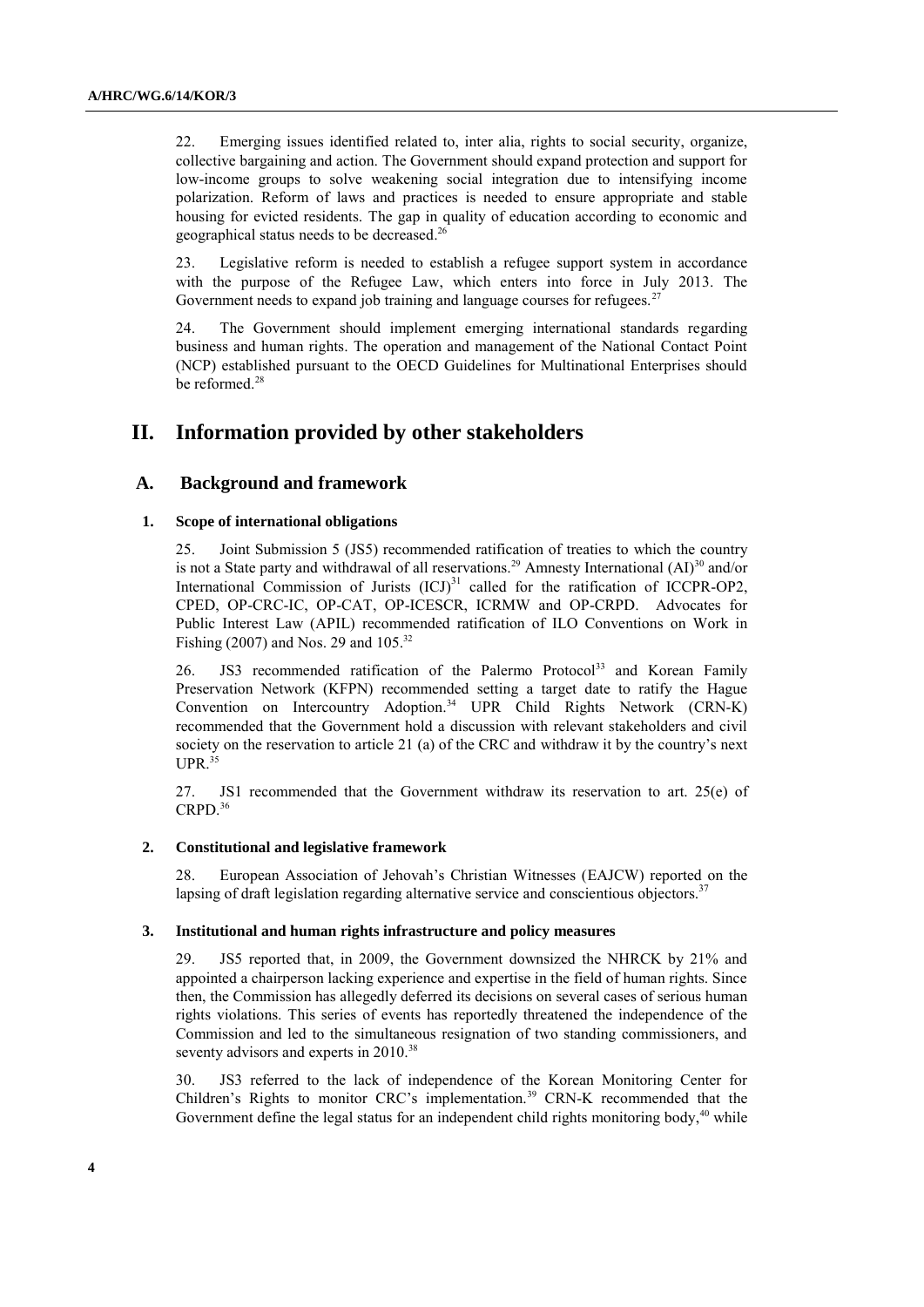ICJ recommended the prompt establishment of a specialized and independent children"s rights division within the NHRC. $41$ 

31. JS5 reported on the alleged exclusion of NGOs in the creation of the second National Action Plan (on human rights). Similar concerns were raised by  $AI^{42}$ 

32. Center for Military Human Rights Korea (CMHRK) and JS5 recommended effective human rights training for all military personnel.<sup>43</sup> KBA pointed out that no records could be found regarding whether law enforcement officials had been provided human rights training relevant to child abuse and domestic violence cases.<sup>44</sup>

## **B. Cooperation with human rights mechanisms**

33. ICJ recommended the presentation to the Human Rights Council of: a national plan of action for the implementation of accepted recommendations, pledges and commitments; and a mid-term progress report on the status of their implementation.<sup>45</sup>

### **1. Cooperation with treaty bodies**

34. JS5 observed that the Government failed to disseminate the observations made by treaty bodies actively. <sup>46</sup> ICJ recommended that the Government submit without delay its reports to the HR Committee and CAT. <sup>47</sup>

## **C. Implementation of international human rights obligations, taking into account applicable international humanitarian law**

## **1. Equality and non-discrimination**

35. JS5 stated that although the Ministry of Justice maintained that it has been working on enacting anti-discrimination legislation since 2007, there has been no visible progress. The Government must enact comprehensive legislation which addresses all prohibited grounds of discrimination in concrete terms, in consultation with civil society and key stakeholders.<sup>48</sup>

36. JS5 reported that unwed mothers are often forced to relinquish their children due to social stigma and financial difficulties resulting from the prejudice.<sup>49</sup> Under the National Basic Livelihood security system, people may not receive government support unless they have no family or unless the whole family, including siblings, is in poverty. Laws to compel fathers to pay child support are still not enforced.<sup>50</sup> KFPN and JS5 recommended amendment of the Single-Parent Family Welfare Act and the National Basic Livelihood Security Act.<sup>51</sup>

37. KFPN observed that children faced discrimination when their mothers are unmarried<sup>52</sup> and recommended that births should be registered done in a way that does not permanently stigmatize them. 53

38. JS1 identified children of undocumented migrant workers and children with disabilities as the most vulnerable groups of children due to discrimination. <sup>54</sup> Korean Bar Association (KBA)<sup>55</sup> and CRN-K<sup>56</sup> expressed concern about the rights of children of undocumented migrant workers, with JS5 estimating that the access of these 17,000 children to medical services was only partially protected.<sup>57</sup> CRN-K<sup>58</sup> and JS5 recommended enactment of the Migrant Children Rights Protection Act, as suggested in 2010.<sup>59</sup> JS1 recommended amendment of the Medical Care Assistance Act.<sup>60</sup>

39. According to Congregation of Our Lady of Charity of the Good Shepherd (COLCGS) one in ten marriages was "international", and the majority of these were Korean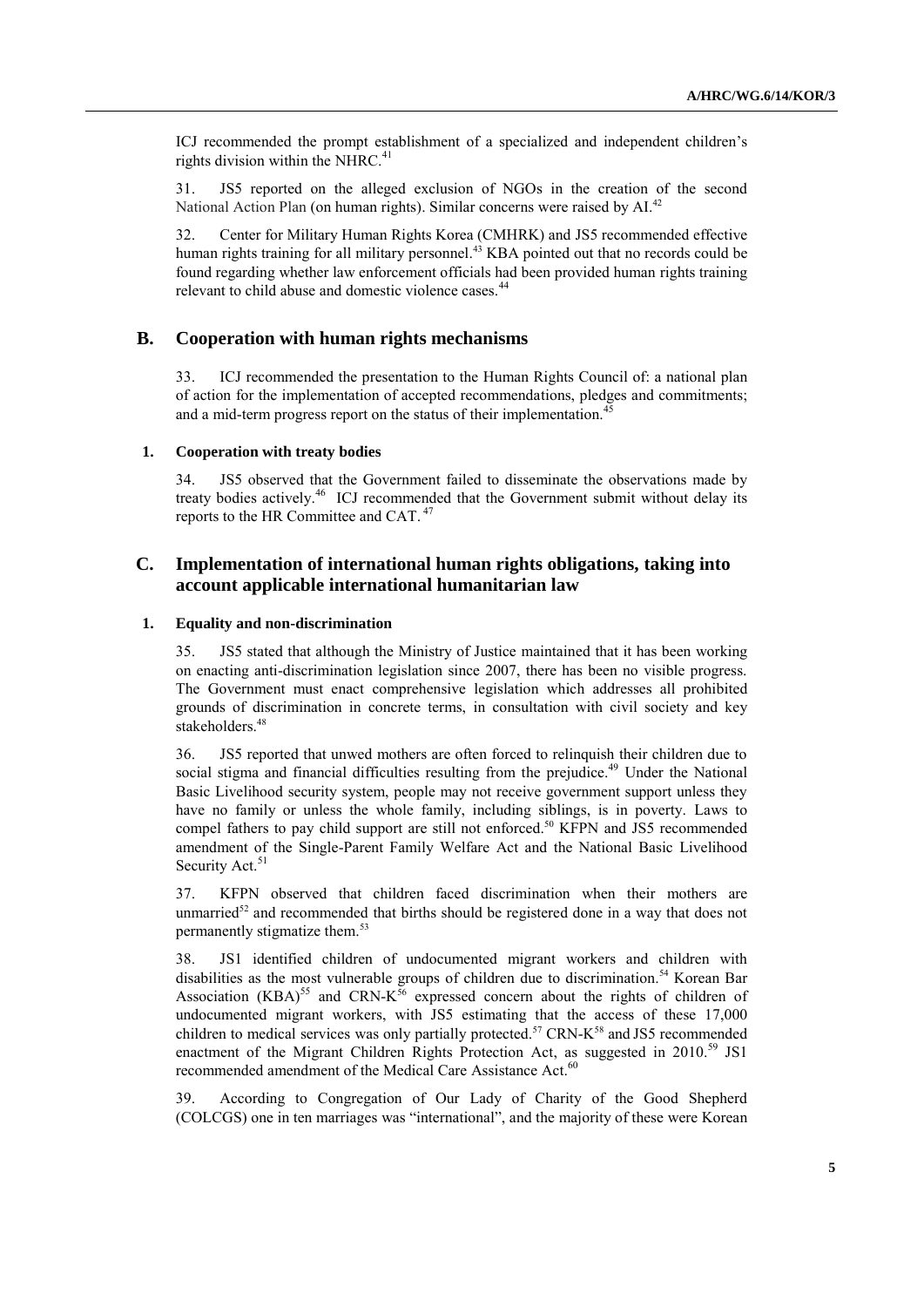men marrying women from other less developed countries. Many were arranged through agencies. The women suffered discrimination within the marriage and within society.<sup>61</sup> JS5 stated that the spouse reference system reinforced the inequality that existed between the Korean husband and migrant wife. **<sup>62</sup>** APIL reported on the problem of statelessness faced by divorced women who were required to waive their nationality for marriage with a Korean man.<sup>63</sup> COLCGS reported on the problems faced by foreign spouses who suffered domestic abuse.<sup>64</sup> JS5 recommended that the Government abolish the spouse reference system.<sup>65</sup>

40. COLCGS reported that domestic violence continued to be considered a private family matter.<sup>66</sup> The Government should initiate a public awareness campaign on the issue utilising various media. <sup>67</sup> JS5 observed that personal information of victims of sexual violence, domestic violence, and sex trafficking residing in shelters was collected and compiled online, possibly putting victims in danger by exposing their whereabouts.<sup>68</sup> The Government should amend the Social Service Act that requires the uploading of such personal information. 69

41. COLCGS alleged that so-called "international" marriages were frequently a cover for trafficking for the purposes of sexual exploitation.<sup>70</sup> AI<sup>71</sup> with APIL<sup>72</sup> KBA<sup>73</sup> and JS5<sup>74</sup> also reported on the risks faced particularly by women migrant workers, including recruitment into the sex industry. JS5 recommended that the role and structure of the E-6 visa should be subjected to scrutiny, and E-6 broker agencies should be monitored and regulated more rigorously.<sup>75</sup>

#### **2. Right to life, liberty and security of the person**

42. AI reported that there is no official moratorium on executions and moves to abolish the death penalty via legislation have come to nothing. In February 2010, in a five to four ruling, the Constitutional Court stated that capital punishment did not violate the Constitution.<sup>76</sup> JS5 alleged that instead, the Government used the results of public opinion polls, usually conducted right after a serial killing or child sexual abuse cases had been aired in the media, for not abolishing the death penalty. The Government should conduct a national campaign against and abolish the death penalty.<sup>77</sup> Harm Reduction International (HRI) recommended that the Government abolish its drug laws which provide for capital punishment. 78

43. JS5 stated that domestic law was not in line with article 1 of CAT and instances of violence and cruel treatment perpetrated by the police or the prosecutor's office continued to take place.<sup>79</sup>

44. According to CMHRK, a number of soldiers suffered from beating and brutal treatments in the military and, despite an increase in cases, perpetrators were not properly punished.<sup>80</sup> EAJCW reported that in 2009 the Korean Presidential Commission on Suspicious Deaths in the Military released its decision acknowledging that the Government was responsible for the deaths of five young Jehovah"s Witnesses who were forcibly conscripted into the army.<sup>81</sup> According to CMHRK, the Ministries of National Defense and Justice and the National Police Agency have opposed ratification of OP-CAT due to security matters.<sup>82</sup>

45. CMHRK reported that from 2007 to 2010 over 43,066 soldiers had been sent to military prison by their commander and recommended that all arbitrary detentions cease immediately.<sup>83</sup> JS5 recommended that the Government revise the Military Personnel Management Act to require a judge to issue a warrant for detention.<sup>84</sup>

46. Global Initiative to End All Corporal Punishment of Children (GIEACPC) stated that corporal punishment is lawful in the home<sup>85</sup> and alternative care settings.<sup>86</sup> JS1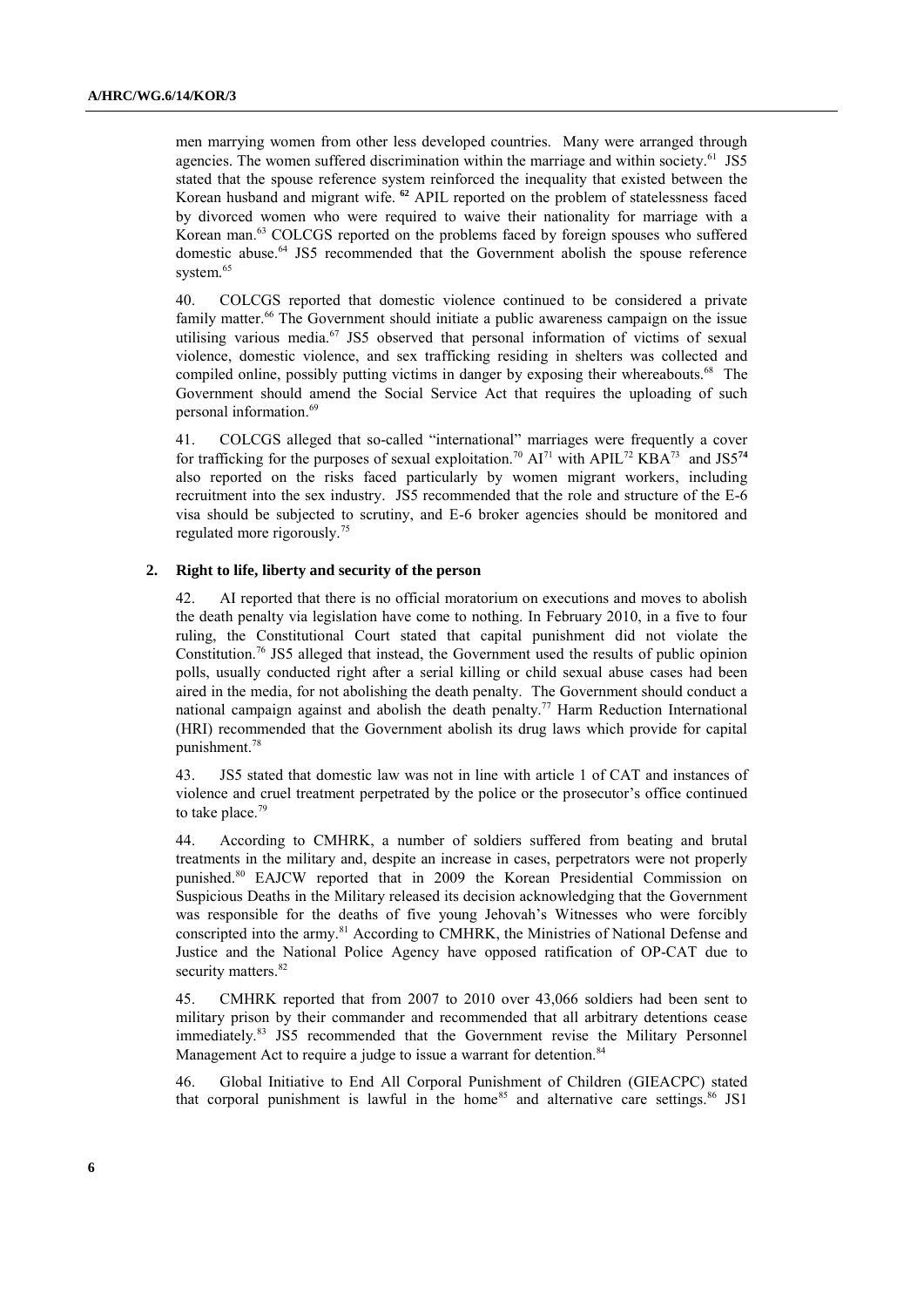recommended awareness-raising campaigns directed at teachers and parents to fully eradicate the practice of corporal punishments in schools and at home.<sup>87</sup>

47. KBA reported that as of 2010, 65.8% of children and adolescents had been victims of child abuse including mental abuse by their parents, and 16.7% of households had been affected by domestic violence between wife and husband. In 59.3% of the cases in which a victim reported the domestic violence to the police, the police failed to take action.<sup>88</sup> COLCGS recommended that the police are given powers to prosecute a perpetrator of domestic violence independent of the victim.<sup>89</sup>

48. Regarding the criminalization of child abuse, CRN-K reported that in cases where the perpetrators are family members, the crime falls under the Child Welfare Law, not under the Criminal Code under which punishment is more severe.<sup>90</sup>

49. JS5 reported that, in 2010, marital rape accounted for 10.4% of sexual abuse cases. The Government should amend the Act on Special Cases Concerning the Punishment, etc. of Crimes of Domestic Violence in order to better protect marital rape victims and punish the offenders**.** 91

50. According to JS1, the prostitution of minors was not diminishing.<sup>92</sup> JS3 stated that several laws addressed child prostitution and recommended that their provisions be reviewed and harmonized so that consistent sentences can be applied to child sex offenders.<sup>93</sup> JS5 recommended enactment of a comprehensive definition of human trafficking in line with the Palermo Protocol. 94

51. According to CMHRK, it is difficult for victims to bring sexual crimes allegedly committed inside the military to the court. <sup>95</sup> From 2009 to 2010, 173 out of 336 sexual crime cases in the military were not indicted, and 60% of non-prosecution was that they were out of right to arraignment.<sup>96</sup> The Government should provide institutional aid to victims of such crimes in the military, take concrete action to protect victims' rights, abolish article 25(4) of the Decree of Military Service  $\frac{97}{1}$  and revise or abolish article 92(8) of the Military Criminal Law as well as article 296 of the Criminal Law.<sup>98</sup>

52. KBA observed that controversy persisted over whether the 1965 agreement resolved the issue of the damage suffered, inter alia, by the Korean women drafted for military sexual slavery by a neighbouring country - and groups having been denied compensation. The Korean Constitutional Court ruled in 2011 that the non-action of the State was unconstitutional.<sup>99</sup> JS5 recommended that the Government, inter alia, request proper legal compensation to sexual slavery victims and promptly make a settlement on the dispute resolution procedure.<sup>100</sup>

53. JS5 reported that, while people still fall victim to landmines every year, no official statistics have been gathered or investigation made. Legislation, covering victims' living expenses, medical care costs and compensation, should be enacted.<sup>101</sup>

#### **3. Administration of justice and the rule of law**

54. According to JS5, military personnel and civilian workers in the military are not guaranteed the right to fair trial. The Government should abolish the military court during peacetime and require that lawsuits involving military personnel and civilian workers in the military take place in regular civilian courts. $102$ 

## **4. Right to privacy, marriage and family life**

55. According to KFPN, a high rate of adoption distinguishes the Republic of Korea.<sup>103</sup> KFPN alleged that about 85% to 90% of reported domestic and international adoptees and all those "secretly" adopted domestically had been children of unwed mothers.<sup>104</sup> JS5 indicated that non-recording of adoption left open the possibility of child-selling.<sup>105</sup> KFPN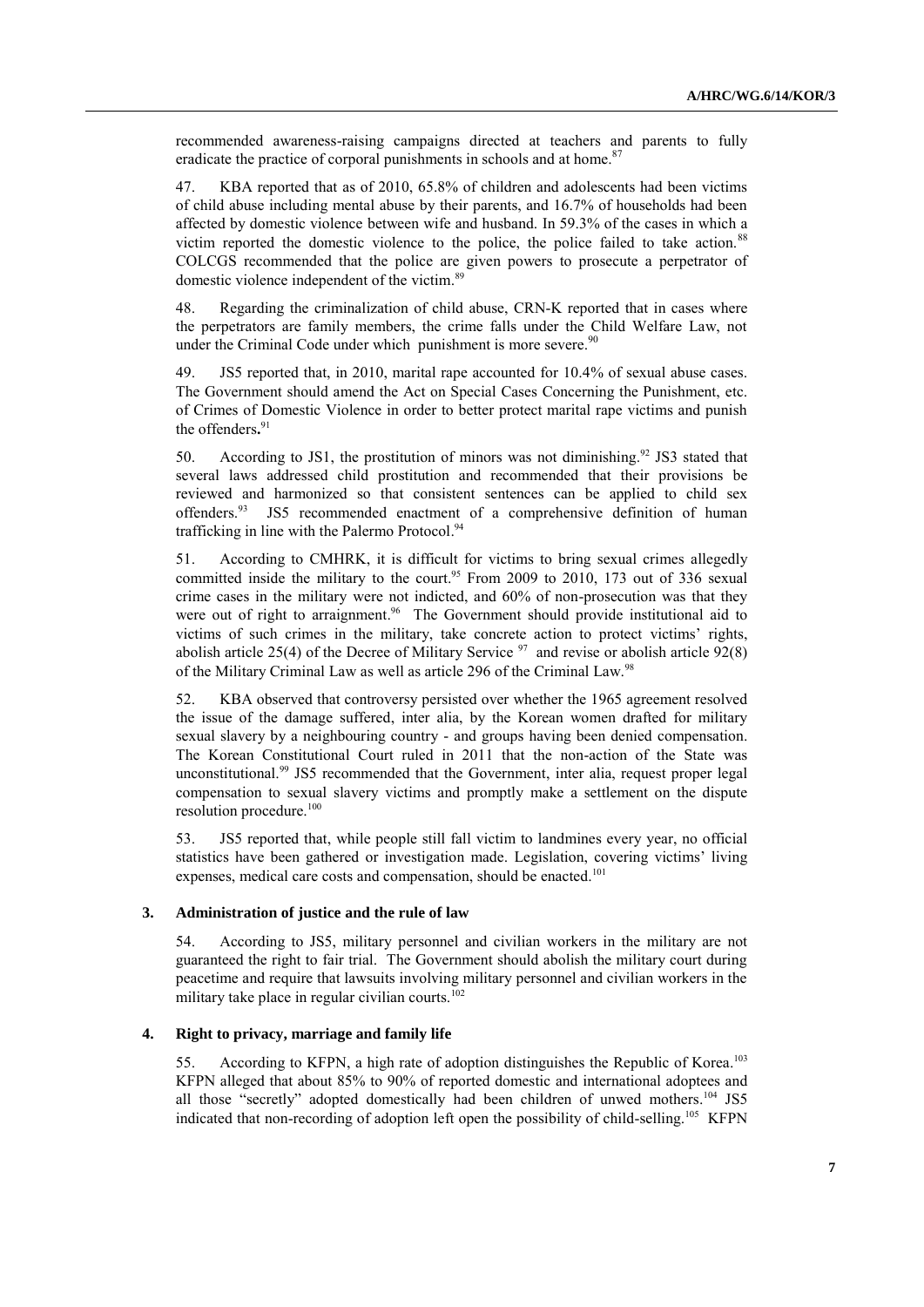referred to reports that there were about 20,000 children living in 280 institutions in Korea, 80% of whose parents were divorced. The adoption of those children was allegedly facilitated by a law passed in December 2011, and effective in 2013, which allowed for the automatic termination of parental rights of those who had not parented their children for three years.<sup>106</sup>

56. According to KFPN, failures to regulate abuses in adoption processes and to protect social and economic rights were key push-factors in the high rates of adoption.<sup>107</sup> Financial incentives for institutionalization should be removed. <sup>108</sup> JS5 recommended that the Government work in partnership with civil society, especially in deciding how the Korea Central Adoption Resources Agency should be organized and operated.<sup>109</sup>

57. JS5 recommended that the Government reconsider the resident registration system<sup>110</sup> and that the use of collected DNA be strictly limited.<sup>111</sup>

## **5. Freedom of religion or belief, expression, association and peaceful assembly, and right to participate in public and political life**

58. EAJCW stated that more than 700 young Jehovah"s Witness men were presently serving prison sentences as conscientious objectors, by far the largest number of conscientious objectors serving prison terms in any country in the world. <sup>112</sup> 80 Jehovah's Witness faced multiple prosecutions for violating the Homeland Reserve Forces Act.<sup>113</sup> JS4 drew attention to repeated punishment of those who on grounds of conscience refused the call-up to reserve service; continued civil disadvantages suffered by those who had not performed military service, compounded in the case of conscientious objectors who had been imprisoned by bearing a criminal record throughout life.<sup>114</sup>

59. AI stated that plans to introduce alternative service for conscientious objectors have been on hold since December 2008.<sup>115</sup> EAJCW reported that the Constitutional Court refused to recognize the right to conscientious objection by its decision of August 30, 2011. <sup>116</sup> EAJCW requested that the Republic of Korea: recognize the right to conscientious objection to military service; implement alternative service for conscientious objectors in line with international standards; and grant amnesty for conscientious objectors who file a petition for clearance of criminal records and rehabilitation of civil rights.<sup>117</sup>

60. KBA stated that the National Security Act (NSA) had not been abolished or revised, nor had the Security Surveillance Act been revised, earning criticisms of constituting double jeopardy. KBA reported that the number of those detained for violating the NSA had increased almost fourfold in the last four years.<sup>118</sup> JS5 stated that the rate of prosecution was much lower than that of being charged for violating the Act, which indicated that the NSA was being abused.<sup>119</sup> AI alleged that the authorities increasingly used the National Security Law to target individuals and organizations perceived to oppose the Government's policy on the Democratic People's Republic of Korea,<sup>120</sup> with JS2 and AI specifically referring to the charges against Mr. Jeong-gun Park.<sup>121</sup> JS2 was seriously concerned that the number of blocked websites under the NSA increased from 2 in 2008 to 139 in July 2011.<sup>122</sup> AI recommended that that the Government abolish the National Security Law or bring it into line with international human rights standards.<sup>123</sup>

61. JS2 remained concerned about the Korea Communications Standards Commission"s (KCSC) vaguely defined standards and wide discretionary power to determine what information should be deleted on the internet. 124

62. JS2 observed that between 2008 and 2012 restrictions had been placed on freedom of peaceful assembly through application of the Assembly and Demonstration Act as well as the Criminal Code. <sup>125</sup> According to KBA, about 4,000 people were charged each year with violating the Assembly and Demonstration Act.<sup>126</sup> JS2 expressed serious concern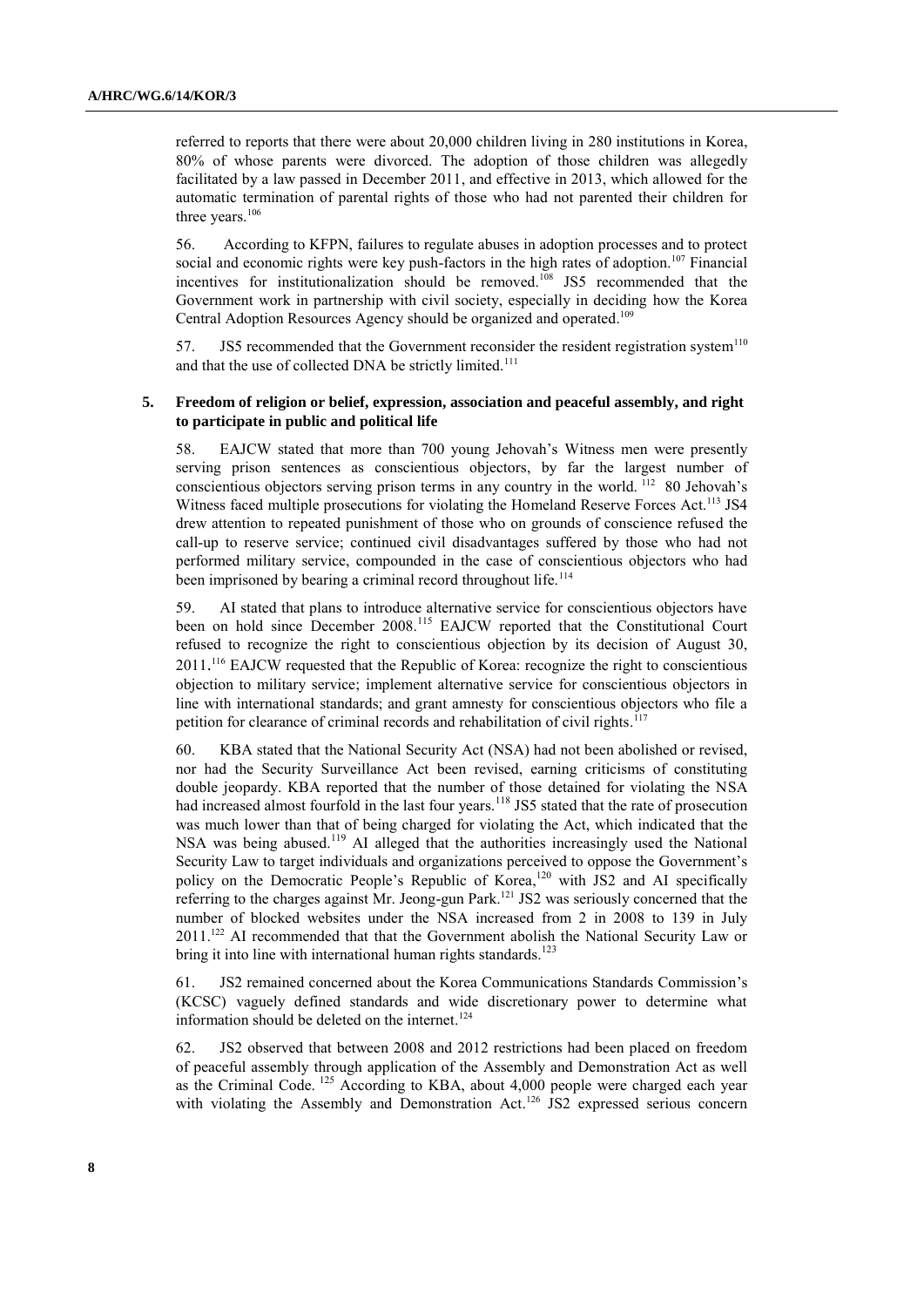about the restrictions on the freedom of peaceful protest regarding the construction of a naval base in Gangjeong village in Jeju Island<sup>127</sup> with AI indicating that the Public Prosecutors' Office, in August 2011, labelled those protests a "challenge to state power".<sup>128</sup> JS5 reported that members of the police who used violence against demonstrators were not being properly punished.<sup>129</sup> Recommendations made by JS5, JS2 and AI, included ensuring that the conduct of police forces is in accordance with international human rights standards.<sup>130</sup>

63. JS2 referred to allegations of foreign civil society members having been prevented from carrying out advocacy activities in the Republic of Korea and made to leave the country.<sup>131</sup> AI reported that the authorities clamped down on dissenting voices, including those of NGO activists, journalists, bloggers and peaceful protesters<sup>132</sup> and called for the ending of the persecution of individuals, including journalists and trade unionists, who call for guarantees of media independence.<sup>133</sup>

64. AI and JS2 expressed concern about the denial of freedom of association to foreign migrant workers and discrimination regarding their right to form trade unions. They referred to the Ministry of Labour and Employment"s denial of the Migrants Trade Union legal status despite a 2007 Seoul High Court ruling.<sup>134</sup> AI reported on human rights violations committed in a crackdown on undocumented migrant workers, including excessive use of force<sup>135</sup> and KBA referred to violations of law enforcement procedures during immigration crackdowns.<sup>136</sup>

65. KBA stated that the Government did not recognize the right of low-level Government employees, police officers, and military officers to form and join labour unions.<sup>137</sup> According to ICJ, employees of important defence industries may be denied or restricted in their right to collective action.<sup>138</sup>

66. CMHRK reported that the Ministry of National Defense made a list of seditious books based on article 16 (2) of the Decree of Military Service and that the Constitutional Court's ruled that the banning of seditious books in the military is constitutional.<sup>139</sup>

67. CMHRK alleged that the Ministry of National Defense arbitrarily infringed the right of military personnel to participate in political life. The Government should allow all soldiers to participate in an open primary of any party and should amend relevant provisions of the Decree of Military Service.<sup>140</sup>

68. JS5 alleged that under the present administration, the freedom of political expression of civil servants had been severely restricted. The Government should immediately amend legislation including the National Public Service Law, Political Fund Law, Political Party Law, and Teacher"s Union Law that include articles which ban political activities of civil servants.<sup>141</sup>

69. JS5, while noting 2012 amendments to the Public Official Election Act, referred to the retention of article 110 of the Act and called for its abolition, since there was no clear definition between slandering and justifiable criticism. Article 93, clause 1 of the Public Official Election Act should also be abolished and regulations on offline election campaigns should be eased. 142

#### **6. Right to work and to just and favourable conditions of work**

70. JS5 stated that the employment rate of women in general was very low and the maternity leave system very under-used and recommended that the Labour Standards Act be revised to eliminate the measure which excludes a worker hired for domestic work from the definition of employee.<sup>143</sup>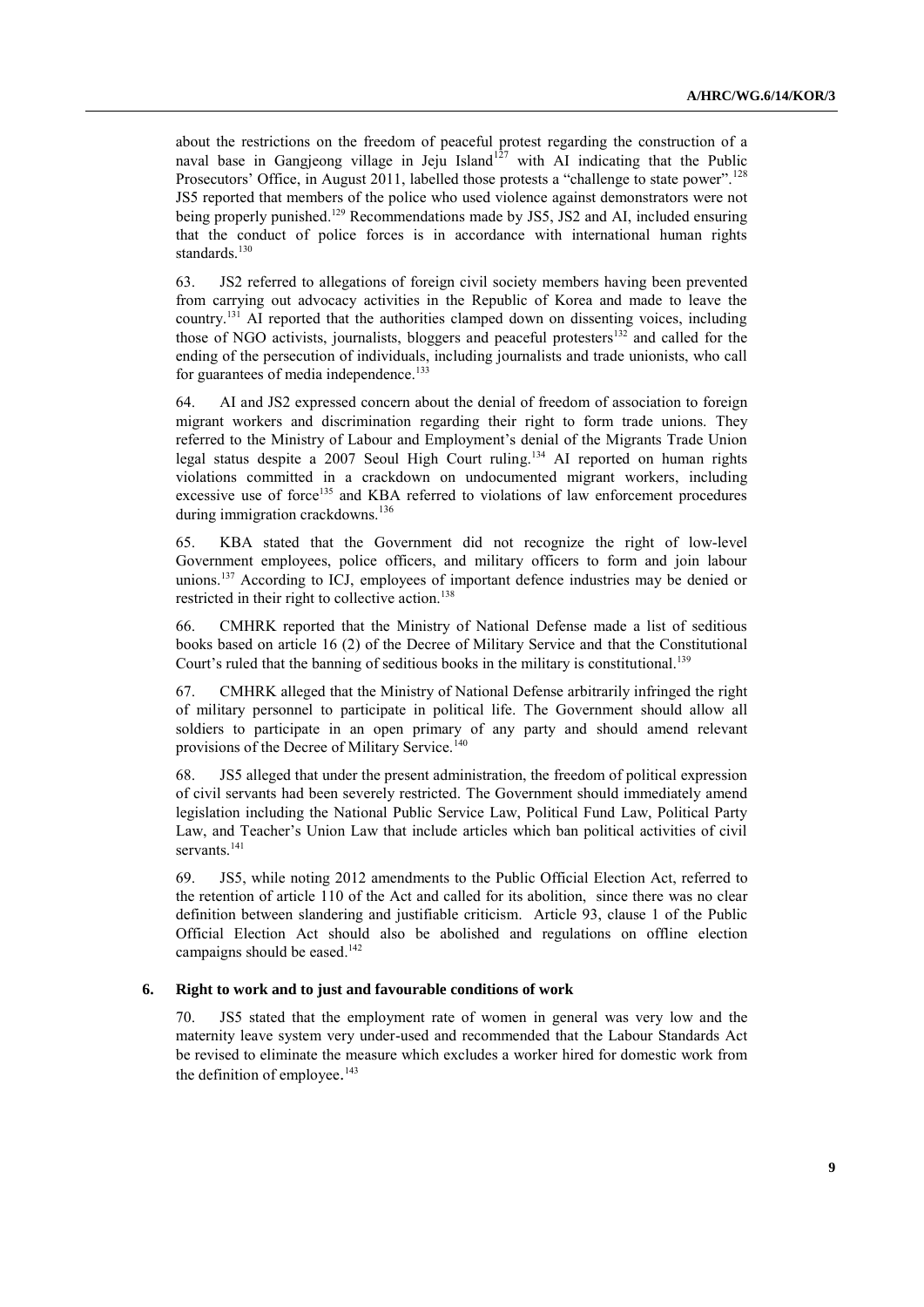71. Reporting on the Industrial Accident Compensation Insurance Act, JS5 recommended that the Government revise relevant laws to require the insurer, not the employee, to establish the causal relationship between the work and the accident or damage.<sup>144</sup>

72. AI recommended that the Government, inter alia, eliminate the restrictions on labour mobility of migrant workers, a major reason for their exploitation by their employers; immediately remove obstacles to migrant workers forming and participating in trade unions; and recognise the status of the Migrants Trade Union as a legal union.<sup>145</sup>

## **7. Right to social security and to an adequate standard of living**

73. JS5 noted the increase of non-regular workers and the working poor and the worsening of social and economic inequality. The Government should strengthen efforts to provide proper wages to all workers, regularize non-regular  $i$  obs<sup>146</sup> and increase the  $minimum$  wage. $147$ 

74. JS5 reported that the number of National Basic Livelihood security system recipients has stayed at 3% of the total population in the last 10 years, while the number of the poor had increased. More than a million people who were in need of benefits were not entitled to receive public assistance due to strict qualification standards, which should be moderated.<sup>148</sup>

75. JS5 reported on the lack of access to social insurance of non-regular workers, exposing the group to various risks associated with health problems, unemployment and aging. The Government should subsidize the social insurance fees for low-wage, nonregular employees.<sup>149</sup>

76. According to JS5, about 45% of the aging population suffered from poverty, and the suicide rate among the aging population was one of the highest in the world. The qualification for the basic old-age pension was restrictive and the pension"s amount was  $low.<sup>150</sup>$ 

77. JS5 observed that only 58.9% of all paid workers were insured against unemployment. Among those who lost their jobs, only 11% could get unemployment benefit. The Government should take measures to ease criteria to expand the range of recipients and to extend the period of benefits. The jobseekers" allowance should be guaranteed to unemployed young people and small shopkeepers who seek work and vocational training.<sup>151</sup>

#### **8. Right to health**

78. JS5 stated that the National Health Insurance coverage was only 62.2%. This Insurance should include all medical expenses, and there should be a limit on medical expenses that individuals pay. Public hospitals should be more than 30% of total hospitals.<sup>152</sup>

79. JS1 recommended the adoption of all possible measures to reduce computer games addiction and its serious consequences on children's behaviour. <sup>153</sup>

80. JS1 remained concerned about the high rate of teenage pregnancies, which had increased by 5% compared to 2009, the lack of adequate social assistance for pregnant girls and the practice of soliciting pregnant girls to drop out of school.<sup>154</sup>

#### **9. Right to education**

81. According to CRN-K, the Government persisted in ignoring the freedom of expression and assembly of students. A Student Rights Ordinance addressed some of those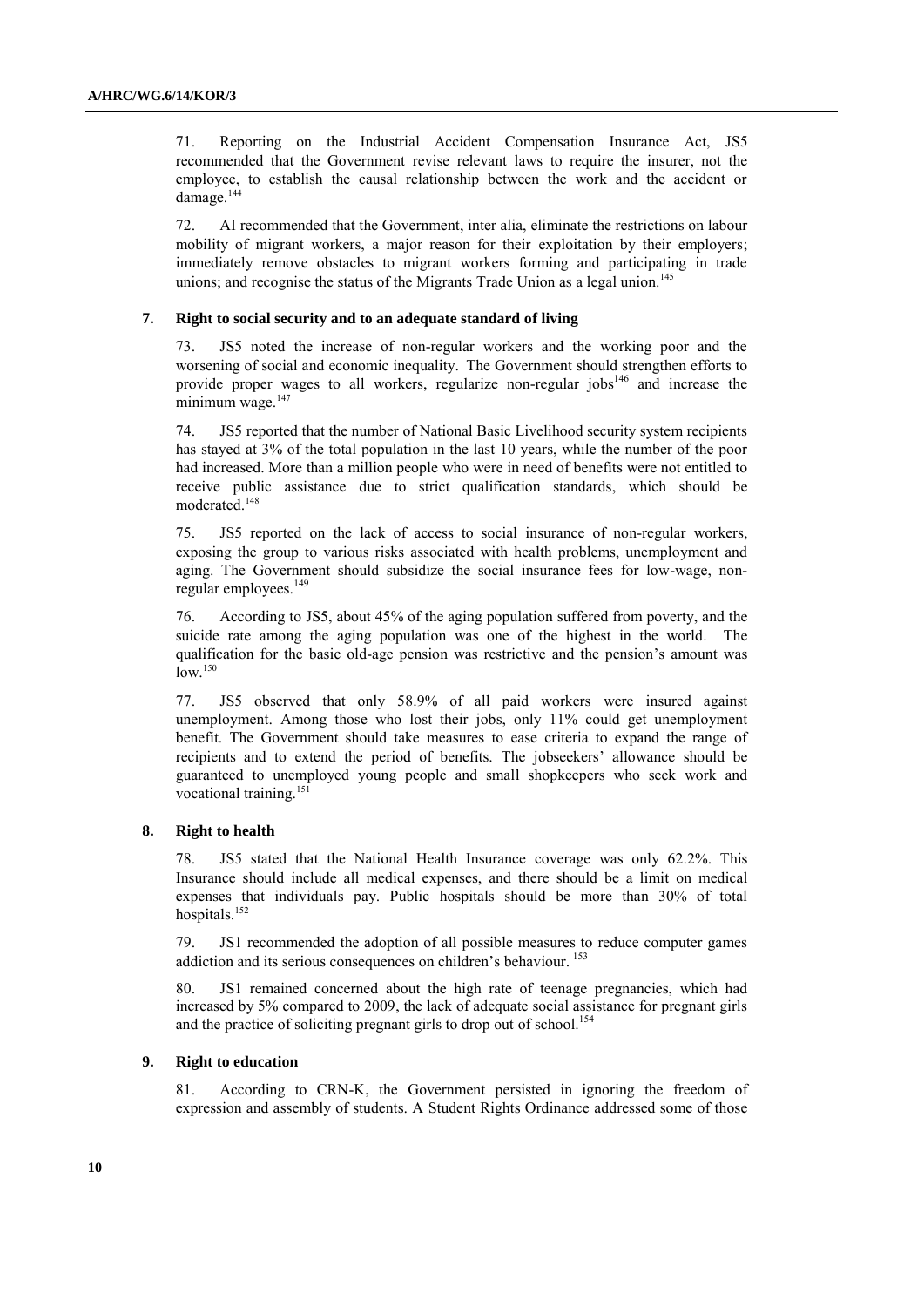shortcomings. However, revisions of the Enforcement Decree of the Elementary and Secondary Education Act resulted in its invalidation.<sup>155</sup> The Government should revise the Act by 2013 to guarantee children's participation in decision-making processes.<sup>156</sup>

82. JS5 stated that university tuition fees in the country were the second highest in the world. Even though tuition fees were unaffordable, the college entrance rate was the highest in the world  $(83%)$  because of the very high wage gap.<sup>157</sup> CRN-K was concerned about the consistent growth and widespread use of private tutoring and education.<sup>158</sup>

83. JS1 reported that the suicide rate among youth in the country was one of the highest in the world. Causes allegedly included: excessive pressure for school performance and consequent depression when school report cards did not meet those expectations; social exclusion and bullying in schools.<sup>159</sup>

### **10. Persons with disabilities**

84. JS1 remained deeply concerned about the situation of children with disabilities. More than half of the schools with children with disabilities often had overcrowded classes, a shortage of qualified teachers and lack of appropriate facilities and support.<sup>160</sup>

### **11. Migrants, refugees and asylum-seekers**

85. KBA explained that the Refugee Act, which will be effective starting in 2013, includes "abridged" or "accelerated" procedures provision for certain cases of refugee status application, which is very broad, making it likely to be subject to abuse.<sup>161</sup> While the Act gives the Minister of Justice the discretionary powers to grant basic livelihood support or work permit to each refugee status applicant, it fails to provide that at least one of the two should necessarily be granted.<sup>162</sup>

86. APIL<sup>163</sup> reported on the absence of a domestic mechanism to ensure *nonrefoulement* and urged the Government to stop deporting asylum-seekers whose refugee recognition procedures are not yet completed to places of high risk of persecution. <sup>164</sup> JS5 recommended the establishment of alternatives to detention for asylum applicants and improved basic living conditions in transit zones. 165

#### **12. Right to development and environmental issues**

87. Korean House for International Solidarity (KHIS) recommended that the Government become a member of International Aid Transparency Initiative (IATI) in order to increase the credibility of the ODA process.<sup>166</sup>

88. ICJ reported on the business sector's impact particularly on children's rights,<sup>167</sup> including the alleged importation of products made with forced child labour<sup>168</sup> and the effect on local populations of the acquisition of large portions of land in various countries to meet the Republic of Korea's food security concerns.<sup>169</sup> KHIS reported on alleged human rights violations by several Korean companies abroad<sup>170</sup> and referred to the need for urgent reform of the Korean extractive industry. <sup>171</sup> Regarding other alleged human rights violations, APIL recommended that the Government, inter alia, investigate human rights violations as well as labour abuses occurring in Korean fishing vessels and take every measure to remedy the damages. 172

89. APIL alleged that the NHRC has been passive in dealing with issues related to Korean companies" human rights abuse overseas and KHIS reported on the severe performance problems of the National Contact Point. <sup>173</sup> ICJ recommended that the Republic of Korea provide a legislative framework that requires domiciled companies to adopt measures to prevent and mitigate adverse human rights impacts in their operations. Specific assessments on business' impacts on child rights should be required.<sup>174</sup>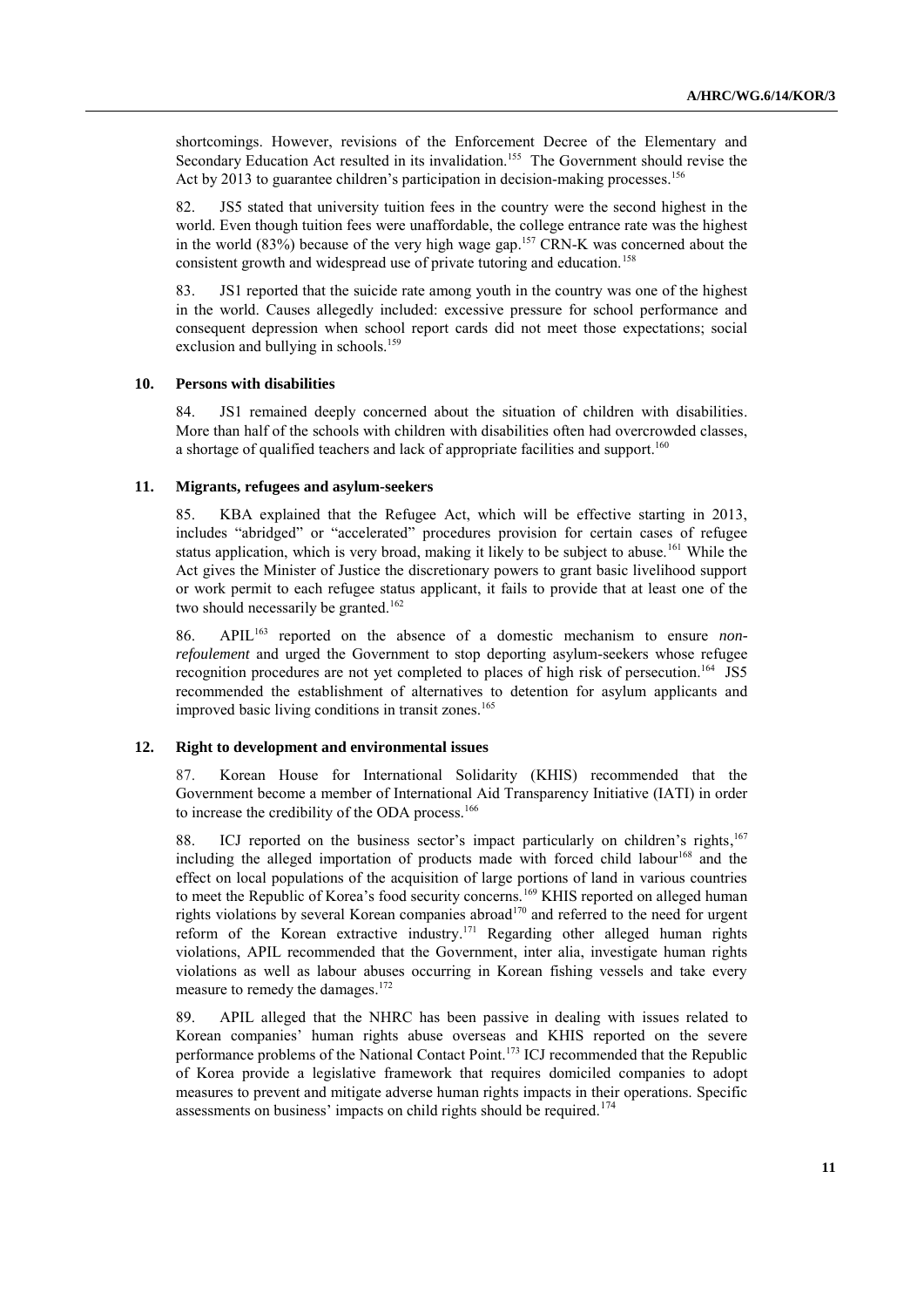## *Notes*

 $1$  The stakeholders listed below have contributed information for this summary; the full texts of all original submissions are available at: [www.ohchr.org.](http://www.ohchr.org/) (One asterisk denotes a national human rights institution with "A" status).

## *National human rights institution*

| National Human Rights Commission – Republic of Korea* (Seoul, Republic<br>of Korea);                                                                                                                                                                                                                                                                                                                                                                                                                                                                                                                                                                                                                                                                                                                                                                                                                                                                                                                                                                                                                                                                                                                                                                                                                                                                                                                                                                                                                             |
|------------------------------------------------------------------------------------------------------------------------------------------------------------------------------------------------------------------------------------------------------------------------------------------------------------------------------------------------------------------------------------------------------------------------------------------------------------------------------------------------------------------------------------------------------------------------------------------------------------------------------------------------------------------------------------------------------------------------------------------------------------------------------------------------------------------------------------------------------------------------------------------------------------------------------------------------------------------------------------------------------------------------------------------------------------------------------------------------------------------------------------------------------------------------------------------------------------------------------------------------------------------------------------------------------------------------------------------------------------------------------------------------------------------------------------------------------------------------------------------------------------------|
|                                                                                                                                                                                                                                                                                                                                                                                                                                                                                                                                                                                                                                                                                                                                                                                                                                                                                                                                                                                                                                                                                                                                                                                                                                                                                                                                                                                                                                                                                                                  |
| Amnesty International (London, United Kingdom);                                                                                                                                                                                                                                                                                                                                                                                                                                                                                                                                                                                                                                                                                                                                                                                                                                                                                                                                                                                                                                                                                                                                                                                                                                                                                                                                                                                                                                                                  |
| Advocates for Public Interest Law (Seoul, Republic of Korea);                                                                                                                                                                                                                                                                                                                                                                                                                                                                                                                                                                                                                                                                                                                                                                                                                                                                                                                                                                                                                                                                                                                                                                                                                                                                                                                                                                                                                                                    |
| Center for Military Human Rights Korea (Seoul, Republic of Korea);                                                                                                                                                                                                                                                                                                                                                                                                                                                                                                                                                                                                                                                                                                                                                                                                                                                                                                                                                                                                                                                                                                                                                                                                                                                                                                                                                                                                                                               |
| Congregation of Our Lady of Charity of the Good Shepherd (Geneva,<br>Switzerland);                                                                                                                                                                                                                                                                                                                                                                                                                                                                                                                                                                                                                                                                                                                                                                                                                                                                                                                                                                                                                                                                                                                                                                                                                                                                                                                                                                                                                               |
| UPR Child Rights Network, joint submission by International Child Rights<br>Centre (InCRC) (Seoul, Republic of Korea), Save the Children Korea (Seoul,<br>Republic of Korea), Truth and Reconciliation for the Adoption Community of<br>Korea (TRACK), (Seoul, Republic of Korea);                                                                                                                                                                                                                                                                                                                                                                                                                                                                                                                                                                                                                                                                                                                                                                                                                                                                                                                                                                                                                                                                                                                                                                                                                               |
| The European Association of Jehovah's Christian Witnesses (Kraainem,<br>Belgium);                                                                                                                                                                                                                                                                                                                                                                                                                                                                                                                                                                                                                                                                                                                                                                                                                                                                                                                                                                                                                                                                                                                                                                                                                                                                                                                                                                                                                                |
| Global Initiative to End All Corporal Punishment of Children (United<br>Kingdom);                                                                                                                                                                                                                                                                                                                                                                                                                                                                                                                                                                                                                                                                                                                                                                                                                                                                                                                                                                                                                                                                                                                                                                                                                                                                                                                                                                                                                                |
| Harm Reduction International (London, United Kingdom);                                                                                                                                                                                                                                                                                                                                                                                                                                                                                                                                                                                                                                                                                                                                                                                                                                                                                                                                                                                                                                                                                                                                                                                                                                                                                                                                                                                                                                                           |
| International Commission of Jurists (Geneva, Switzerland);                                                                                                                                                                                                                                                                                                                                                                                                                                                                                                                                                                                                                                                                                                                                                                                                                                                                                                                                                                                                                                                                                                                                                                                                                                                                                                                                                                                                                                                       |
| Joint Submission 1 – by: the Istituto Internazionale Maria Ausiliatrice (IIMA)<br>or Salesian Sisters of Don Bosco; Good Neighbors International (GNI),<br>VIDES International - International Volunteerism Organization for Women,<br>Education, Development (Geneva, Switzerland);                                                                                                                                                                                                                                                                                                                                                                                                                                                                                                                                                                                                                                                                                                                                                                                                                                                                                                                                                                                                                                                                                                                                                                                                                             |
| Joint Submission 2 – by: CIVICUS – World Alliance for Citizen Participation<br>(JHB, South Africa) and PSPD - People's Solidarity for Participatory<br>Democracy (Seoul, Republic of Korea);                                                                                                                                                                                                                                                                                                                                                                                                                                                                                                                                                                                                                                                                                                                                                                                                                                                                                                                                                                                                                                                                                                                                                                                                                                                                                                                     |
| Joint Submission 3 - by: ECPAT Korea (Republic of Korea) in collaboration<br>with ECPAT International (Bangkok, Thailand);                                                                                                                                                                                                                                                                                                                                                                                                                                                                                                                                                                                                                                                                                                                                                                                                                                                                                                                                                                                                                                                                                                                                                                                                                                                                                                                                                                                       |
| Joint Submission 4 - by: International Fellowship of Reconciliation (Alkmaar,<br>The Netherlands); Conscience and Peace Tax International (Leuven, Belgium);                                                                                                                                                                                                                                                                                                                                                                                                                                                                                                                                                                                                                                                                                                                                                                                                                                                                                                                                                                                                                                                                                                                                                                                                                                                                                                                                                     |
| Joint Submission $5 - by$ : The Korean NGO Coalition for the $2nd$ Cycle of the<br>UPR on the Republic of Korea: Advocates for Public Interest Law, Alliance<br>for Enactment of Anti-Discrimination Act, Association of Korea Doctors for<br>Health Rights, Association of Physicians for Humanism, Catholic Human<br>Rights Committee (CHRC), Chingusai - Korean Gay Men's Human Rights<br>Group, Collective for Sexually Minor Cultures Pinks (PINKS), Cultural<br>Action, Dandelions group of Korean parents who lost children to intercountry<br>adoption, Disability and Human rights in Action (Footact), Human Asia,<br>Human Rights Education Center DEUL (DEUL), International Child Rights<br>Center (InCRC), Joint Committee with Migrants in Korea (JCMK), Korea<br>Campaign to Ban Landmines (KCBL), Korea Center for United Nations<br>Human Rights Policy (KOCUN), Korean Confederation of Trade Union<br>(KCTU), Korean Dentists Association for Healthy Society, Korean Federation<br>of Medical Groups for Health Rights (KFHR), Korean Government<br>Employees' Union (KGEU), Korean House for International Solidarity<br>(KHIS), Korean Pharmacists for Democratic Society (KPDS), Korean<br>Progressive Network Jinbonet (JINBONET), Korean Public Interest Lawyers'<br>Group (Gong-Gam), Korean Sexual-Minority Culture and Rights Center<br>(KSCRC), Korea Sexual Violence Relief Center (KSVRC), Korea Solidarity<br>for Conscientious Objection (KSCO), Korean Teachers and Education |
|                                                                                                                                                                                                                                                                                                                                                                                                                                                                                                                                                                                                                                                                                                                                                                                                                                                                                                                                                                                                                                                                                                                                                                                                                                                                                                                                                                                                                                                                                                                  |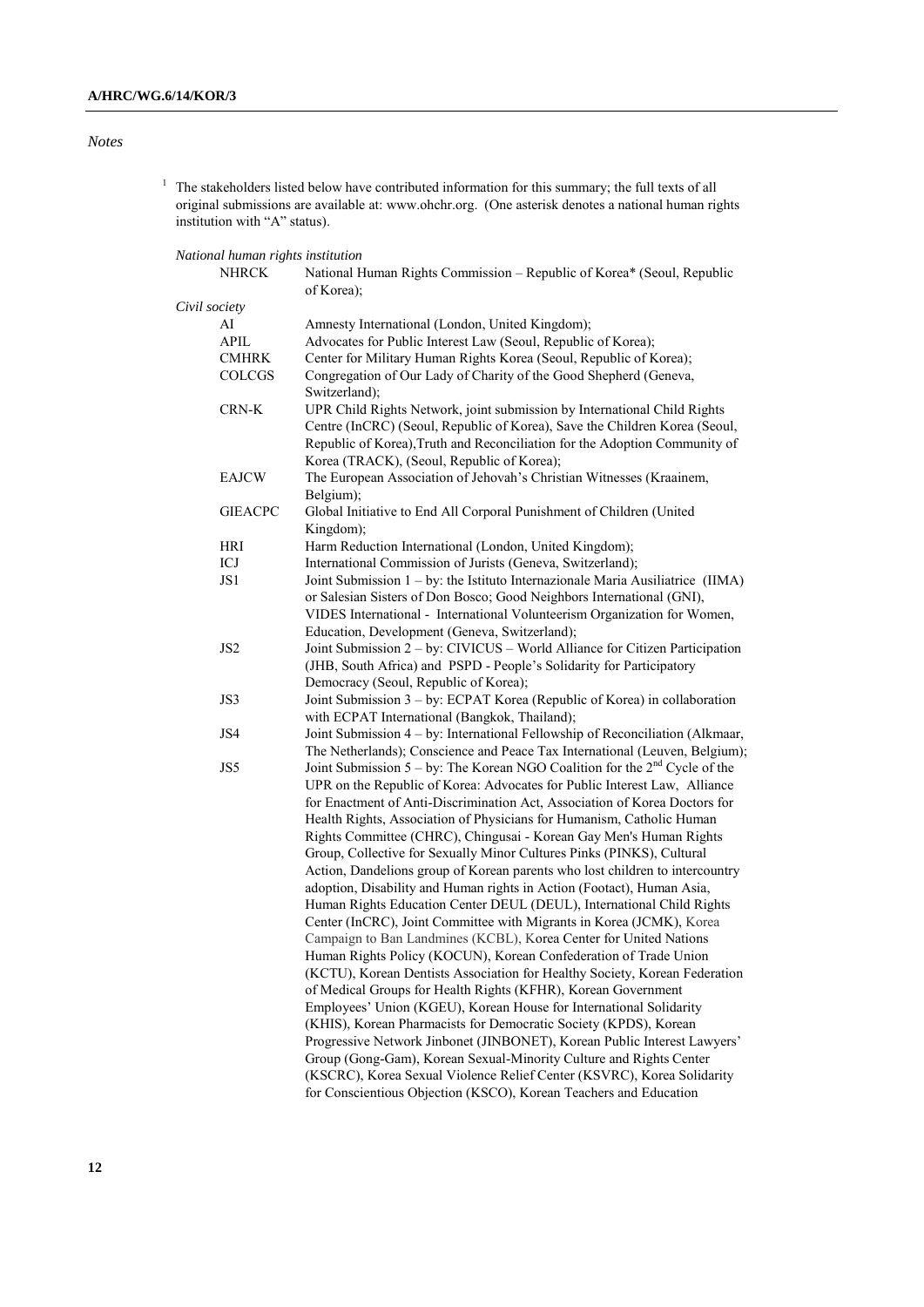Workers Union (KTU), Korean Unwed Mothers and Families" Association (KUMFA), Korea Women"s Association United (KWAU), Korean Women Workers Association (KWWA), Ewha Lesbian Rights Group, Lesbian Gay Bisexual Transgender Asexual Intersexual Questionary and You (LGBTAIQ), LGBT Human Rights Committee in HanYang University, KoRoot, Lesbian Counseling Center in South Korea, MINBYUN-Lawyers for a Democratic Society (MINBYUN), Minkahyup, My Sister's Place-Durebang Shelter (Durebang), NANCEN Center for Refugee"s Rights (NANCEN), National Union of Mediaworkers, Peace Sharing Association (PSA)**,** People"s Solidarity for Participatory Democracy (PSPD), SARANGBANG Group for Human Rights (SARANGBANG), Rainbow Action Against Sexual-Minority Discrimination, Save the Children Korea, Solidarity for LGBT Human Rights of Korea (DoingInRyun), Solidarity for Workers" Health, The Center for Military Human Rights, Korea (CMHRK), The Korean Council for the Women Drafted for Military Sexual Slavery by Japan, Truth and Reconciliation for the Adoption Community of Korea (TRACK), Unninetwork, World Without War (Republic of Korea); KBA Korean Bar Association (Seoul, Republic of Korea);<br>
KEPN Korean Family Preservation Network, joint submissi Korean Family Preservation Network, joint submission by Truth and Reconciliation for the Adoption Community of Korea (TRACK), (Seoul, Republic of Korea), KoRoot (Seoul, Republic of Korea), Korean Unwed Mothers and Families Association (KUMFA) (Seoul, Republic of Korea), Dandelions (Republic of Korea);

## KHIS Korean House for International Solidarity (Seoul, Republic of Korea);

- <sup>2</sup> NHRCK, para. 17.
- <sup>3</sup> NHRCK, para. 18.
- <sup>4</sup> NHRCK, para. 14.
- <sup>5</sup> NHRCK, para. 12.
- $^{6}$  NHRCK, para. 18 and para. 23.
- NHRCK, para. 6.
- 
- $\frac{8}{9}$  NHRCK, para. 2. NHRCK, para. 24.
- <sup>10</sup> NHRCK, para. 11.
- <sup>11</sup> NHRCK, para. 12.
- <sup>12</sup> NHRCK, para. 4.
- <sup>13</sup> NHRCK, para. 21.
- 
- <sup>14</sup> NHRCK, para. 3.
- <sup>15</sup> NHRCK, para. 22.
- <sup>16</sup> NHRCK, para. 20.
- <sup>17</sup> NHRCK, para. 25.
- <sup>18</sup> NHRCK, para. 10.
- <sup>19</sup> NHRCK, para. 9.
- <sup>20</sup> NHRCK, para. 8.
- <sup>21</sup> NHRCK, para. 25. See also para. 19.
- <sup>22</sup> NHRCK, para. 5.
- <sup>23</sup> NHRCK, para. 15. See also para. 25.
- <sup>24</sup> NHRCK, para. 25.
- <sup>25</sup> NHRCK, para. 16.
- <sup>26</sup> NHRCK, para. 26.
- $27$  NHRCK, para. 13.
- $^{28}$  NHRCK, para. 27.
- $^{29}$  JS5, para. 2.<br> $^{30}$  AL p. 4.
- AI, p. 4.
- $^{31}$  ICJ, para 17, recommendation xi).
- APIL, para. 40.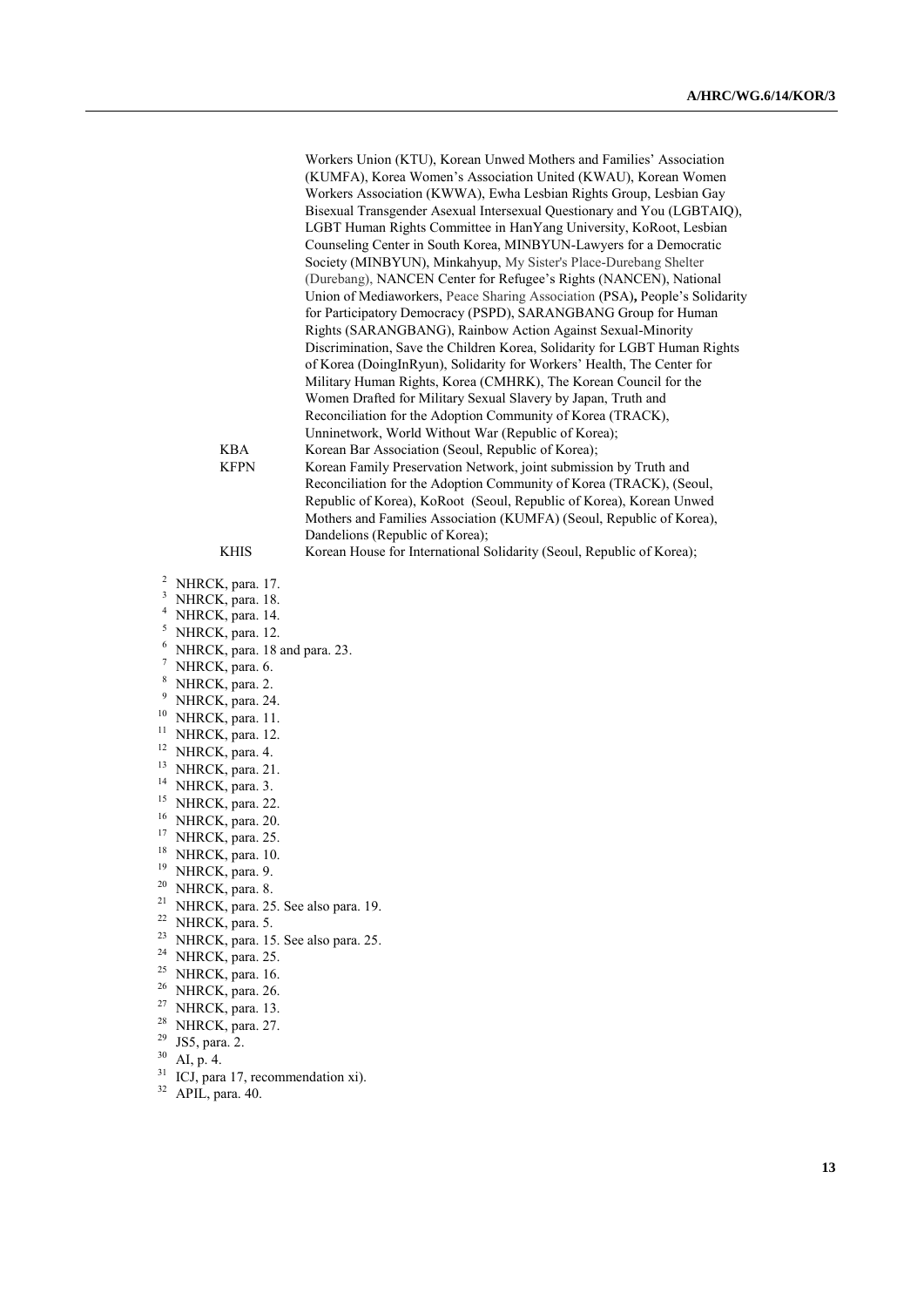- $33 \text{ JS3, para } 1.1.1.$ <br> $34 \text{ KFPN para } 71$
- KFPN, para. 71.
- CRN-K, para. 37.
- JS1, para. 9 b.
- <sup>37</sup> EAJCW, para. 24.
- JS5, para. 4. See also AI, p.2.
- JS3, para. 2.1.1.
- CRN-K, para. 23.
- <sup>41</sup> ICJ, para 17, recommendation vi).
- JS5, para. 5 and AI, p.2. See also, JS5, para. 3.
- JS5, para. 11 and CMHRK, para. 11.
- KBA, para. 5.3.
- <sup>45</sup> ICJ, para 17, recommendations xiii) and xiv).
- JS5, para. 3.
- <sup>47</sup> ICJ, para 17, recommendation xii).
- JS5, para. 6.
- JS5, para. 41.
- CRN-K, para. 48.
- KFPN, para. 104 and JS5, para. 41.
- KFPN, para. 83.
- KFPN, para. 18.
- JS1, para. 7.
- KBA, para. 3.1.
- CRN-K, para. 42.
- JS5, para. 36.
- CRN-K, para. 44.
- JS5, para. 36.
- JS1, para. 27 a.
- COLCGS, para. 12.
- $62 \text{ JS5, para. } 34.$
- APIL, para. 34.
- <sup>64</sup> COLCGS, para. 16.
- JS5, para. 34.
- COLCGS, para. 6.
- COLCGS, para. 7.
- JS5, para. 18.
- JS5, para. 18.
- COLCGS, para. 14.
- AI, p. 3.
- APIL, para. 36.
- KBA, para. 2.2.
- JS5, para. 34.
- JS5, para. 34.
- AI, p. 3.
- JS5, para. 7.
- HRI, recommendation, p. 2.
- JS5, para. 12.
- CMHRK, para. 2.
- <sup>81</sup> EAJCW, para. 25.
- CMHRK, para. 2.
- 
- CMHRK, para. 8.
- JS5, para. 13.
- 85 GIEACPC, para. 2.1.
- GIEACPC, para. 2.4.
- JS1, para. 20 c.
- KBA, para. 5.2.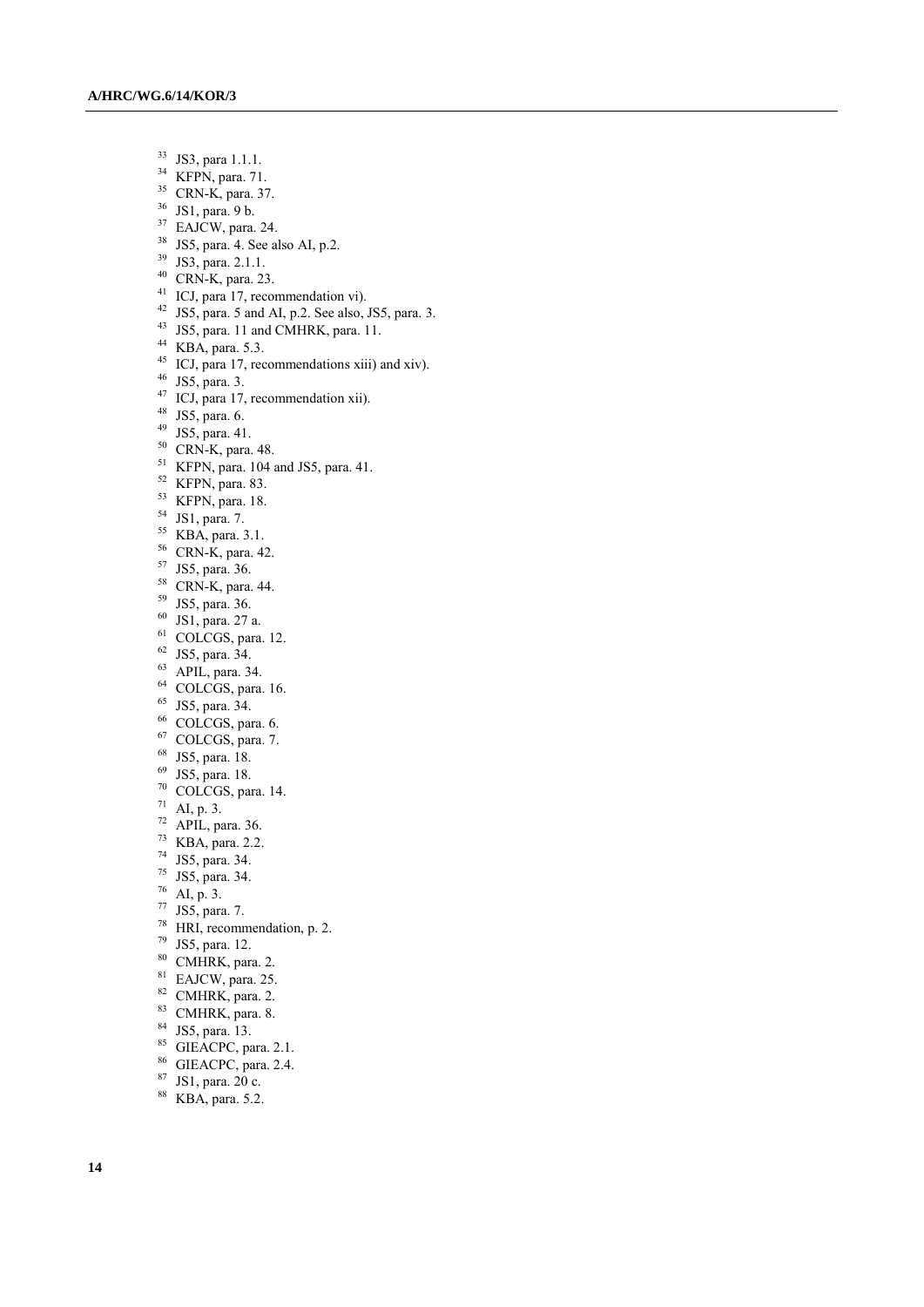- COLCGS, para. 9.
- CRN-K, para. 53.
- JS5, para. 15.
- JS1, para. 21.
- JS3, para 1.1.2.1
- JS5, para. 34. See also, KBA, para. 3.2., APIL, para. 39 and JS3, para. 1.1.2.3.
- <sup>95</sup> CMHRK, para. 3.
- CMHRK, para. 10.
- <sup>97</sup> CMHRK, para. 3.
- <sup>98</sup> CMHRK, para. 10.
- KBA, para. 9.
- JS5, para. 10.
- JS5, para. 9.
- <sup>102</sup> JS5, para. 13. See also, CMHRK, para. 9.
- KFPN, para. 1.
- <sup>104</sup> KFPN, para. 6. See also KFPN, para. 11.
- JS5, para. 40.
- KFPN, para. 91.
- <sup>107</sup> KFPN, para. 1. See also KFPN, para. 90 and CRN-K, para. 50.
- KFPN, para. 92.
- JS5, para. 40.
- JS5, para. 16. See also, KBA, para. 8.1.
- <sup>111</sup> JS5, para. 17.
- EAJCW, para. 17.
- EAJCW, para. 5.
- <sup>114</sup> JS4, executive summary, p. 1.
- AI, p. 1 and p. 3.
- EAJCW, para. 21.
- EAJCW, para. 27.
- KBA, para. 6.2.
- JS5, para. 24.
- AI, p. 1.
- JS2, para. 3.3 and AI, p. 2.
- JS2, para. 3.4.
- AI, p. 4.
- JS2, para. 3.4. See recommendaiton in para 6.3.
- <sup>125</sup> JS2, para 2.1.
- KBA, para. 6.1.
- <sup>127</sup> JS2, para 2.3.
- AI, p. 2. See also, recommendation, p. 5.
- JS5, para. 20.
- JS5, para. 20, JS2, para. 6.2 and AI, pp. 4-5.
- 131 JS2, para. 5.1. See also, paras 5.2-5.4 and recommendations, para. 6.5.
- AI, p. 2.
- $^{133}$  AI, p.5.
- <sup>134</sup> JS2, para. 4.2 and AI, p. 3.
- $^{135}$  AI, p. 4.
- KBA, para. 2.3.
- KBA, para. 6.3.
- ICJ, para. 11.
- <sup>139</sup> CMHRK, para. 5.
- <sup>140</sup> CMHRK, para. 7.
- 
- <sup>141</sup> JS5, para. 21.
- <sup>142</sup> JS5, para. 22.
- JS5, para. 42.
- <sup>144</sup> JS5, para. 26.